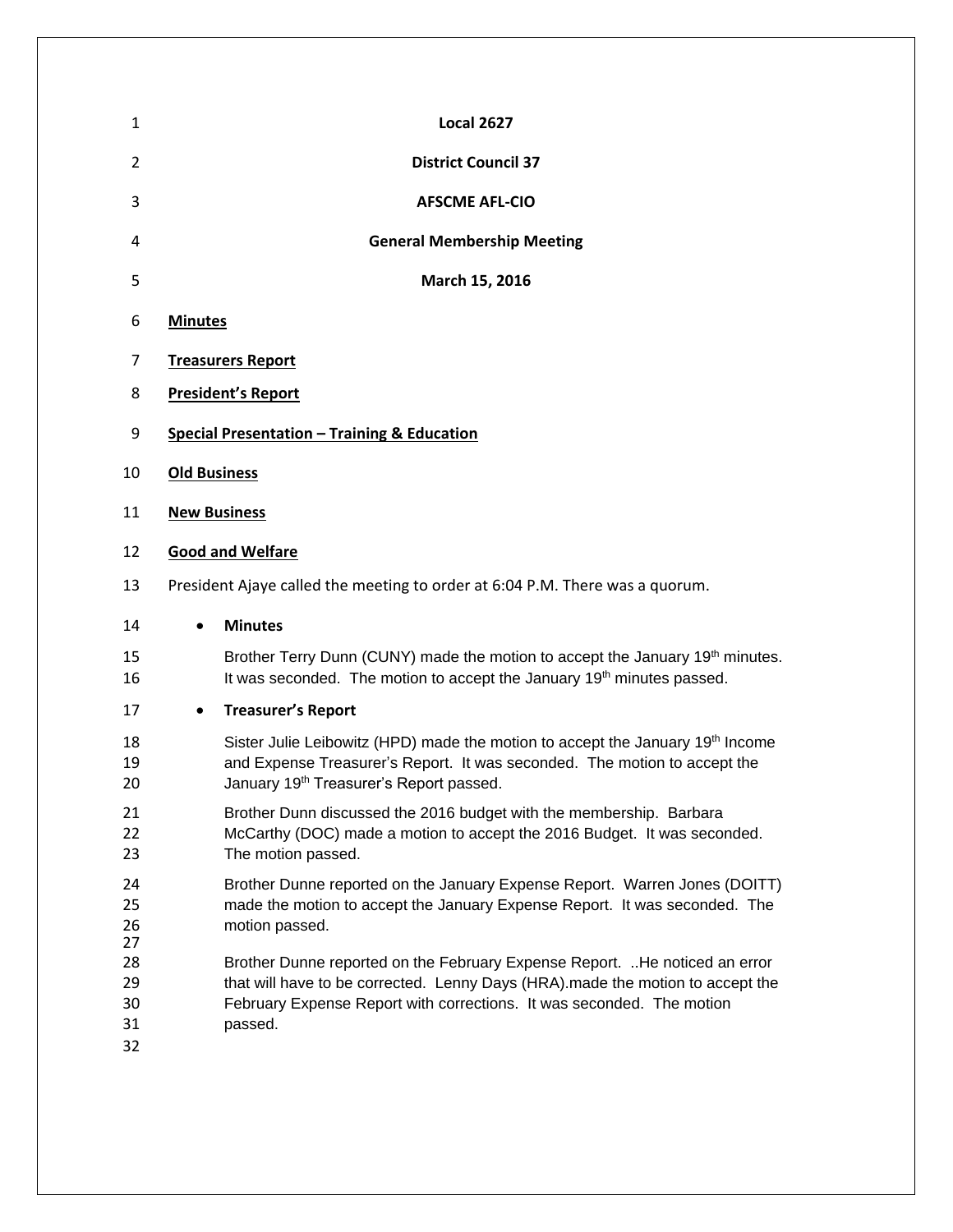# **Presidents Report**

- President Ajaye acknowledged Nola Brooker, Stephanie Miller, Jon Ng and Dana Tilghman as guests in the room. Dana Tilghman swore in the 2 new Shop Stewards. Randollfo Montalvo (HHC) and Craig Freeman (DoITT)
- President Ajaye asked Dana Tilghman to report to the membership the efforts that DC37 is making regarding the green card initiative. Dana requested that everyone fill out a card, unless it was submitted today. He spoke about the benefits of signing a green card.
- President Ajaye stated that all of the members in the room have already filled out green cards because their status is checked upon entrance of the meeting. The Local's database was current as of the day of the meeting and it stated that all of our members were members in good standing.
- Nola Brooker stated that the new green cards are different and contain additional information. She is requesting everyone re-sign these cards. Sister Veronica Taylor (DDC) mentioned that there was an issue with filling out the green cards on the DC37 website.
- Sister Julie Leibowitz asked if we sign these new green cards will it automatically update the employee information with the NYC ESS System. Nola stated it would. She was trying to clarify that the new updates to the ESS System would be transferred over to DC37 because of these newer green cards. There was additional discussion.
- President Ajaye has invited a few speakers to address the membership regarding training and education. In addition, there is a link on the Locals website to these groups and to the continuing education classes in CUNY.
- 60 President Ajaye and  $1^{st}$  VP Mike Lanni went to visit Enterprise Training to discuss the Local's needs and issues. Based on their efforts and discussion the offerings have increased and they will be making a presentation to the membership.
- DC37 gives education reimbursement of \$800 for the calendar year. Local 2627 also reimburses \$800 once the DC37 reimbursement is exhausted or for a certification class. Please provide DC37 and the Local with the proper documentation for reimbursement.
- President Ajaye made an appointment to meet with the new DCAS Commissioner instead of attending the "meet and greet" session. He requested the meeting to be prior to the scheduled computer exams, since there were issues he wanted to discuss. He was informed that the exams were on hold and that the meeting will take place prior to the exams being given. President Ajaye has been very vocal with DCAS regarding the Computer Specialist and Computer Associate exams being given as a multiple choice exam. This exam should be E&E. He also had an issue when DCAS did not request people for the test validation board. That is a problem because people who are not trained are reviewing these exams. In addition there was a petition that was circulated regarding the exams and the format. With all of the issues regarding these exams DCAS has placed these exams on hold.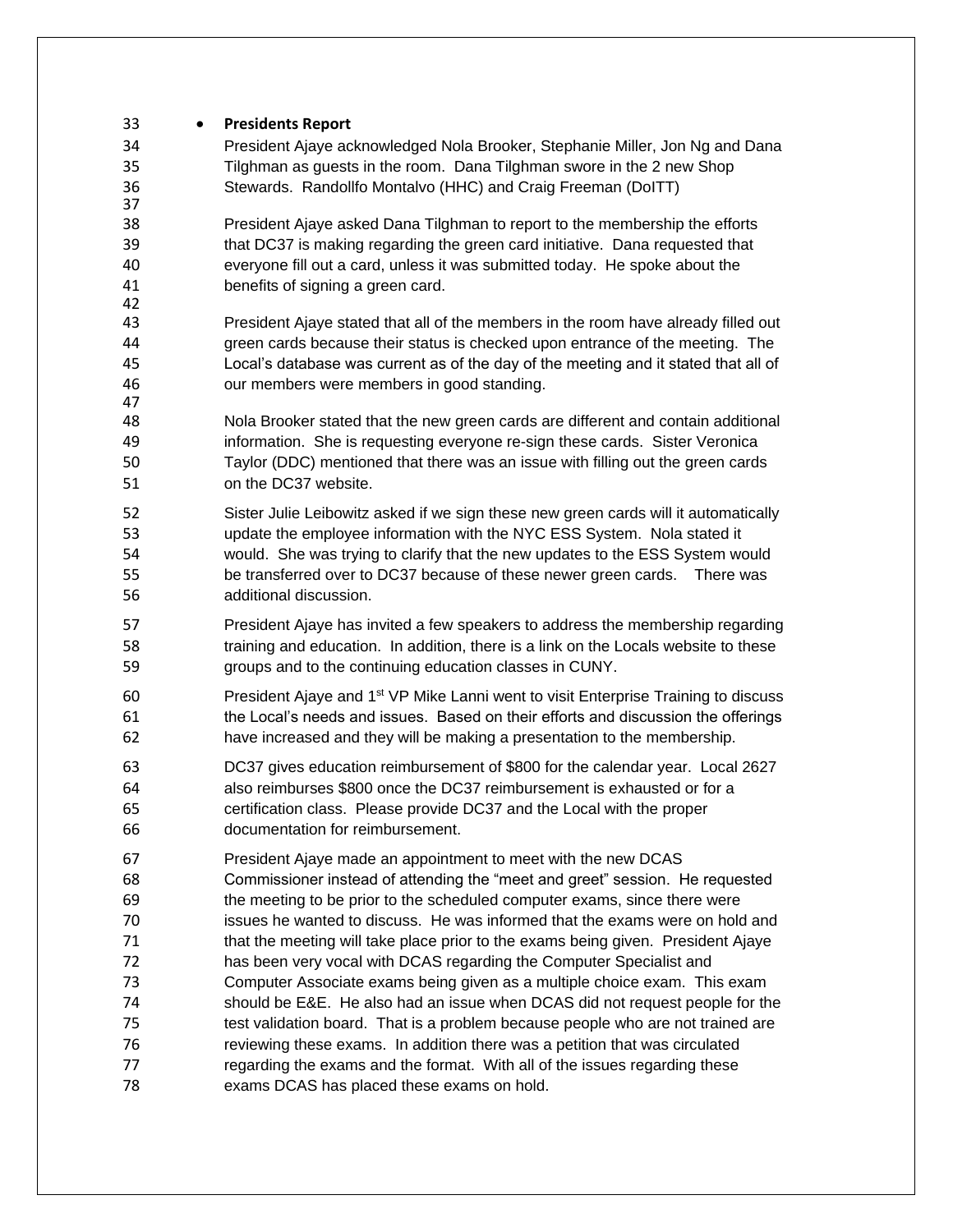- The other issue he wanted to discuss with the Commissioner has to do with the "hard to recruit" titles. The Telecom titles are not part of the "hard to recruit" classification. President Ajaye is trying to add these titles to the 'hard to recruit" 82 list. Currently members are turning down promotions because they live out of state.
- Madeline Colon (CUNY) stated that DCAS should give notice on the certifications required for the exams so people taking the exam will know which certification 86 they actually need. It is not possible to gain certifications in 21 days.
- Sister Leibowitz reported that she brought up the potential rescheduling issue the HPD members were concerned with to the Civil Service Committee. When DCAS was asked about their policy on notification of a rescheduled exam, they did not have an answer. However DCAS is on notice that we are watching. President Ajaye stated that he would address this issue as well. Many people are concerned that these exams will be scheduled during summer vacations.
- Warren Jones (DOITT) asked for a clarification on Education & Experience (E&E) Exams. It will be your experience and certifications. The people who took the open competitive exam have already filled out the E&E. The people on the promotional list did not. The Local is still waiting to see exactly what DCAS is going to do.
- Mike Marina (DOC) was able to get picked up in his agency with the probation waived when he was called by another agency. It was good bargaining chip.
- President Ajaye reminded if you get called for an interview and decide not to take 101 it, you must call DCAS and ask to have your name reinstated on the list.
- President Ajaye suggested sending him an email if anyone has additional questions for him to ask DCAS. Place DCAS meeting in the subject section and 104 mail him at Rajaye@gmail.com
- Sister Cynthia Perkins (DC37-DOHMH) mentioned that people taking exams should write down any questions that were not clear. It is important to challenge the exam in the required timeframe. That can make the difference between passing or scoring high. When appealing the exam, DC37 will supply an attorney to assist you.
- Brother Tacoma (NYPD) asked if the filing period was extended for the Computer Associate exam. He stated he was #6 on the list but he never got picked up. He wanted to know why he wasn't picked up and what guarantee that this will not happen again. There are no guarantees it won't happen again, but he was subject to the 1 in 3 rule. He had an additional issue with how PD is treating the workers regarding vacation scheduling and he will meet with President Ajaye and Senior Council Representative Jon Ng to discuss this issue.
- President Ajaye recommended that if you feel that you are not being treated well, it would be wise to move to another agency. You should not feel that you have to be stuck in the same agency.
-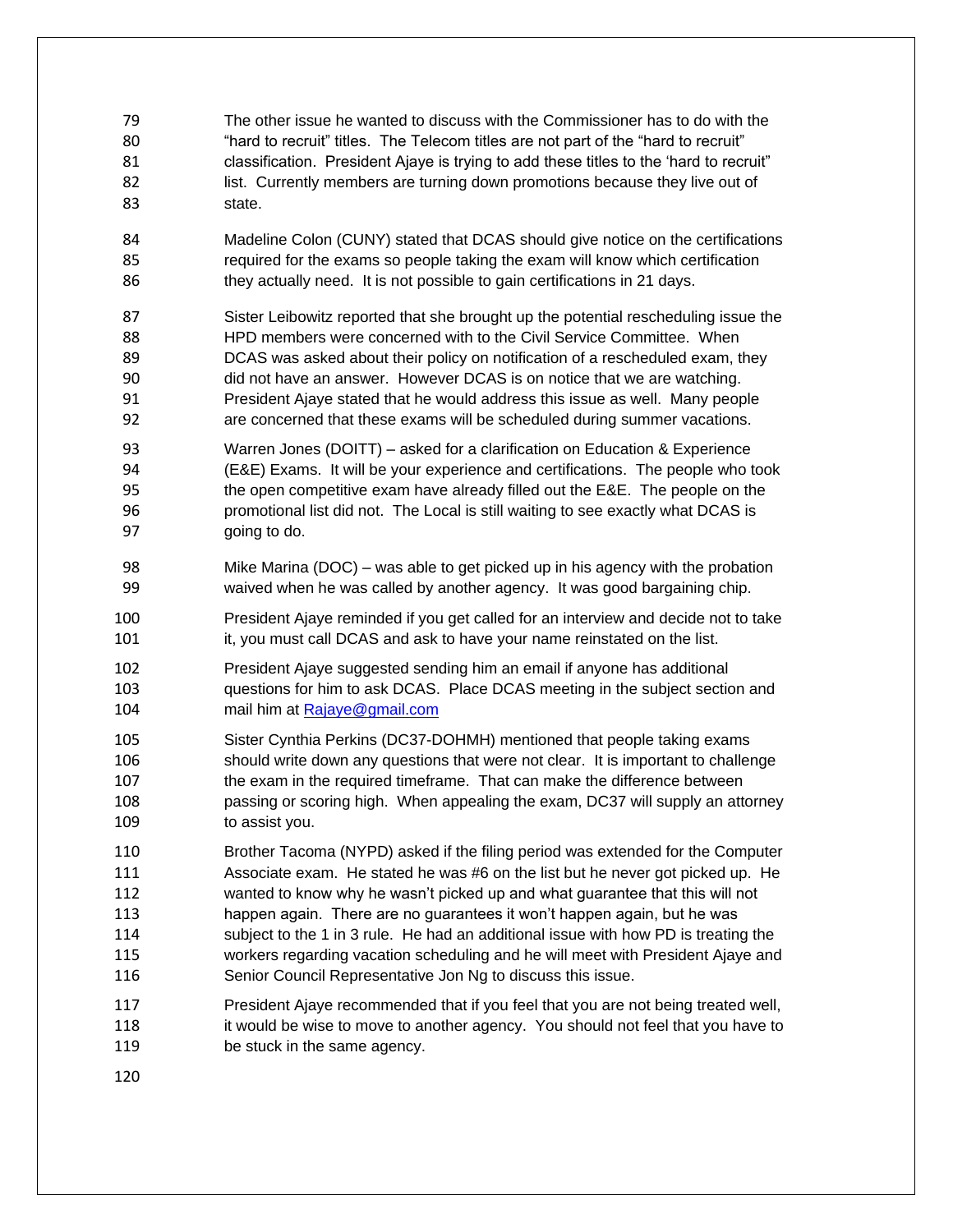# **Special Presentation – Training & Education**

 Mr. Jonathan Richardson addressed the membership about the current offerings from Enterprise Training. Their website is [www.enterprisetraining.com/local2627.](http://www.enterprisetraining.com/local2627) Enterprise will work with each person to create their own training plan. There are a variety of classes and access to over 16,000 online books. There is a training package that costs \$399. This package is for an entire year. There are other types of training classes as well. The members are encouraged to look at the website.

 There was discussion of offering a webinar to go over the course offerings if the members were interested. If any member would be interested in a demo, Enterprise will provide a 10 day demo id for the users. Enterprise does certification preparation, not the actual certifications. Since this is online learning, you will need internet access.

 Brother Dunne suggested taking an easy class just to pass and get the reimbursement quickly. Sister Leibowitz suggested asking your supervisors permission to take the training at your desk during working hours since it is less expensive than the agency sending you for training at DOITT. There was additional discussion.

 Joan Sullivan from New York State Forum addressed the membership regarding the Forum. Its mission is to advance IT Education in Government. IT

Corporations are part of the forum. They are participating as experts, not

 vendors. There is a citywide paid membership to the New York State Forum, so all of the city workers are covered. The Forum provides training and education

 through workgroups. Sessions are on a monthly basis. Workgroups offered in NYC are: Business Analysis, Business Continuity, GIS, Data and Analytics, Information Security, IT Procurement, Open Data, Innovations and Emerging Technology and Project Management. All of these workgroups have sponsors except Business Analysis. You can find their link on the 2627 webpage.

 Members who are interested can view their website. www.nysforum.org Brian Wonserver, an Executive Board Member of Local 2627 is also the

 Secretary for the Municipal Information Technology Council (MITC). He discussed the benefits of becoming a member to MITC. This group is focused on in-depth training and trends. They work jointly with the NY State Forum. MITC focuses on the tools and where the industry is going. The MITC is about sharing and collaboration. It is not formal training. People have an opportunity to learn from and educate fellow employees. The MITC has NYC Agencies and Corporate Representatives presenting projects that might be implemented in the Agencies. The MITC website is on Cityshare. If you can't access the site by Cityshare, you can contact Brian directly. Brian encouraged everyone to sign up. It's a great way to get exposure, hear ideas and to offer feedback. Meetings are usually at 100 Church Street. Sister Leibowitz inquired about release time. Members should request permission to go for training. Many agencies do not have a problem.